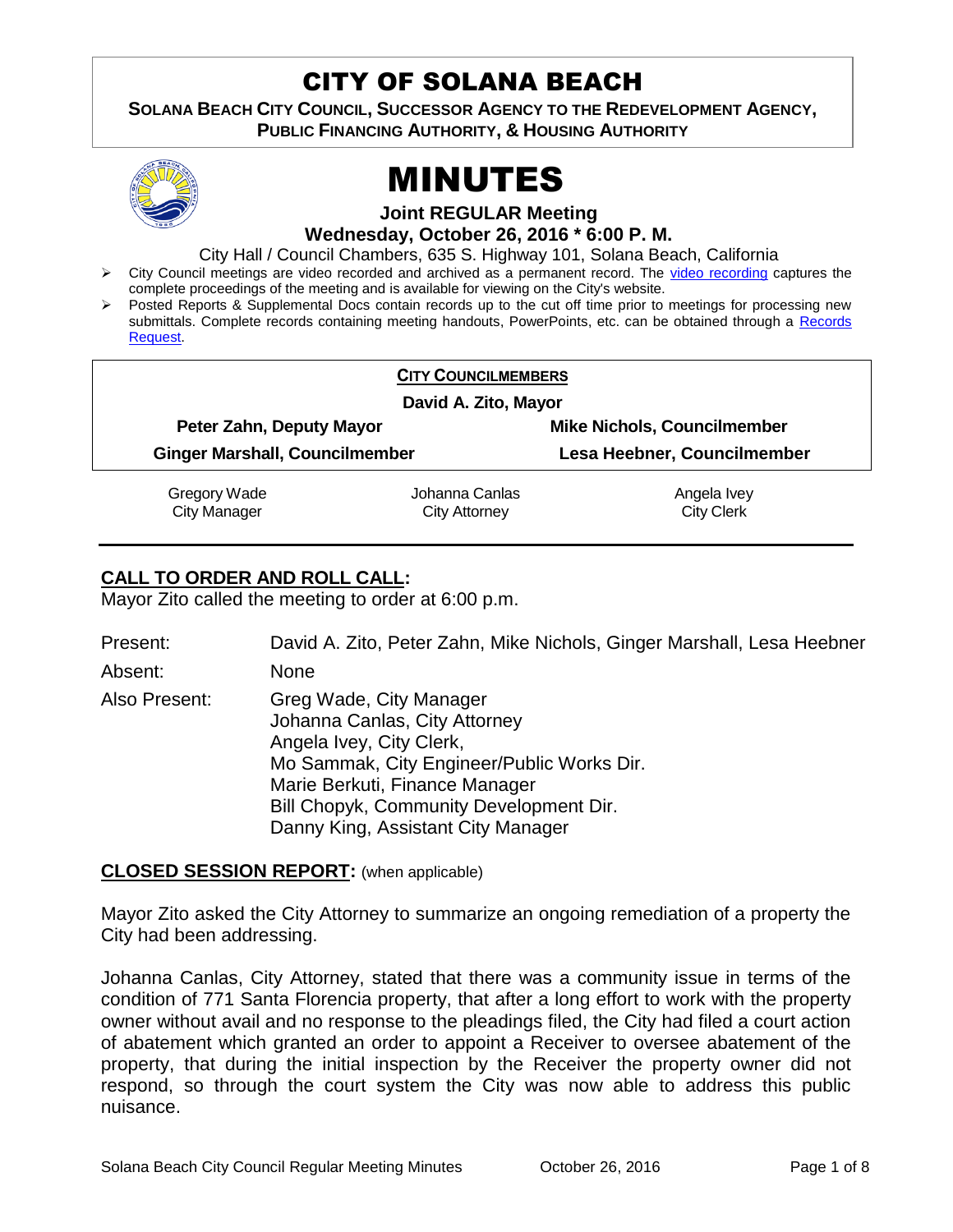# **FLAG SALUTE:**

# **APPROVAL OF AGENDA:**

**Motion:** Moved by Councilmember Nichols and second by Councilmember Heebner. Approved 5/0 **Motion carried unanimously.**

### **PROCLAMATIONS/CERTIFICATES:** *Ceremonial*

#### Red Ribbon Week

Mayor Zito read the proclamation to Judy Strang and Barbara Gordon and then called up each school receiving a proclamation. Carmel Creek: Coop Jurman, Madison Danko, Principle Lisa Ryder Skyline: Mia Dodd, Andrew Becker, Principle Lisa Denham Solana Highland: Clare Cooney, Harrison Liew, Principle Matthew Frumovitz Solana Pacific: Colin Sahagun, Joaquin Pruneda Paz, Principle Elisa Fregoso Solana Santa Fe: Charley Gamble, Peter Gougov, Principle Julie Union Solana Ranch: Erin Sioari, Jack Bolger, Principle Jerry Jones Solana Vista: Lucinda Flemming, Adiya Nyberg, Principle Katie Zimmer Earl Warren Middle School: Sofia Vitale, Emily Michie Canyon Crest Academy HS: Angela Suastegui Torrey Pines High School: Jose Becerra St. James Academy: Lil Mott, Sarah Maloney Santa Fe Christian: Jessica Garcia, Gemma Luther

**PRESENTATIONS:** Ceremonial items that do not contain in-depth discussion and no action/direction.

Mira Costa College

Dr. Sony Cooke submitted a folder of information and introduced some Staff accompanying her. She said that they had 500 students that came from this community and that they had commissioned an economic impact study which showed that its operations and spending of the 3 institutions had a \$300 million impact on North County.

#### **ORAL COMMUNICATIONS:**

This portion of the agenda provides an opportunity for members of the public to address the City Council on items relating to City business and not appearing on today's agenda by submitting a speaker slip (located on the back table) to the City Clerk. Comments relating to items on this evening's agenda are taken at the time the items are heard. Pursuant to the Brown Act, no action shall be taken by the City Council on public comment items. Council may refer items to the City Manager for placement on a future agenda. The maximum time allotted for each presentation is THREE MINUTES (SBMC 2.04.190). Please be aware of the timer light on the Council Dais.

Dr. Ed Seigel stated that he had been a resident for 40 years and that he practiced medicine. He said that everyone knew how it made them feel to sing Jingle Bells at the holidays and how signing Take Me Out to the Ballgame created a sense of unity among little league teams, that as the Chairman of the Public Arts Commission in 2000 and member of the Civic and Historical Society he had the idea of having a city song to create a greater sense of community, that Councilmember Heebner was among those fostering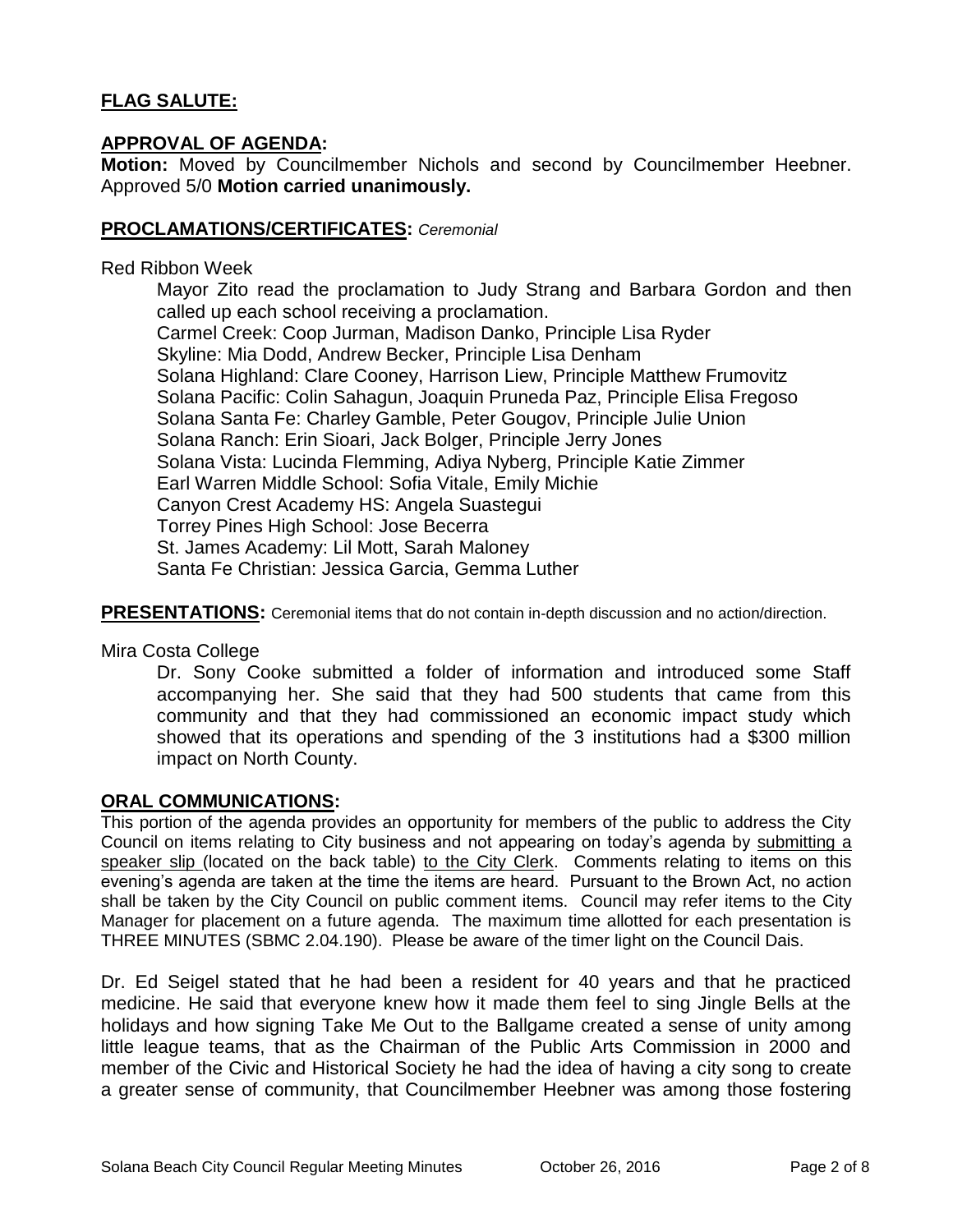that idea, that the song had nothing to do with him and only had to do with fostering a sense of community.

# **COUNCIL COMMUNITY ANNOUNCEMENTS / COMMENTARY:**

*An opportunity for City Council to make brief announcements or report on their activities. These items are not agendized for official City business with no action or substantive discussion.* 

# **A. CONSENT CALENDAR:** (Action Items) (A.1. - A.3.)

Items listed on the Consent Calendar are to be acted in a single action of the City Council unless pulled for discussion. Any member of the public may address the City Council on an item of concern by submitting to the City Clerk a speaker slip (located on the back table) before the Consent Calendar is addressed. Those items removed from the Consent Calendar by a member of the Council will be trailed to the end of the agenda, while Consent Calendar items removed by the public will be discussed immediately after approval of the Consent Calendar.

# **A.1. Minutes of the City Council.**

Recommendation: That the City Council

1. Approve the Minutes of the City Council Meetings held September 28, 2016.

#### [Item A.1. Report \(click here\)](https://solanabeach.govoffice3.com/vertical/Sites/%7B840804C2-F869-4904-9AE3-720581350CE7%7D/uploads/Item_A.1._Report_(click_here)_-10-26-16.PDF)

*Posted Reports & Supplemental Docs contain records up to the cut off time, prior to the start of the meeting, for processing new submittals. The final official record containing handouts, PowerPoints, etc. can be obtained through a Records Request to the City Clerk's Office.* **Motion:** Moved by Councilmember Nichols and second by Councilmember Heebner. Approved 5/0 **Motion carried unanimously.**

#### **A.2. Register Of Demands.** (File 0300-30)

Recommendation: That the City Council

1. Ratify the list of demands for September 24, 2016 through October 7, 2016.

#### [Item A.2. Report \(click here\)](https://solanabeach.govoffice3.com/vertical/Sites/%7B840804C2-F869-4904-9AE3-720581350CE7%7D/uploads/Item_A.2._Report_(click_here)_-10-26-16.PDF)

*Posted Reports & Supplemental Docs contain records up to the cut off time, prior to the start of the meeting, for processing new submittals. The final official record containing handouts, PowerPoints, etc. can be obtained through a Records Request to the City Clerk's Office.* **Motion:** Moved by Councilmember Nichols and second by Councilmember Heebner. Approved 5/0 **Motion carried unanimously.**

#### **A.3. General Fund Adopted Budget for Fiscal Year 2016-2017 Changes.** (File 0330-30)

Recommendation: That the City Council

1. Receive the report listing changes made to the Fiscal Year 2016-2017 General Fund Adopted Budget.

#### [Item A.3. Report \(click here\)](https://solanabeach.govoffice3.com/vertical/Sites/%7B840804C2-F869-4904-9AE3-720581350CE7%7D/uploads/Item_A.3._Report_(click_here)_-10-26-16.PDF)

*Posted Reports & Supplemental Docs contain records up to the cut off time, prior to the start of the meeting, for processing new submittals. The final official record containing handouts, PowerPoints, etc. can be obtained through a Records Request to the City Clerk's Office.* **Motion:** Moved by Councilmember Nichols and second by Councilmember Heebner. Approved 5/0 **Motion carried unanimously.**

# **B. PUBLIC HEARINGS:** (B.1. – B.2.)

This portion of the agenda provides citizens an opportunity to express their views on a specific issue as required by law after proper noticing by submitting a speaker slip (located on the back table) to the City Clerk. After considering all of the evidence, including written materials and oral testimony, the City Council must make a decision supported by findings and the findings must be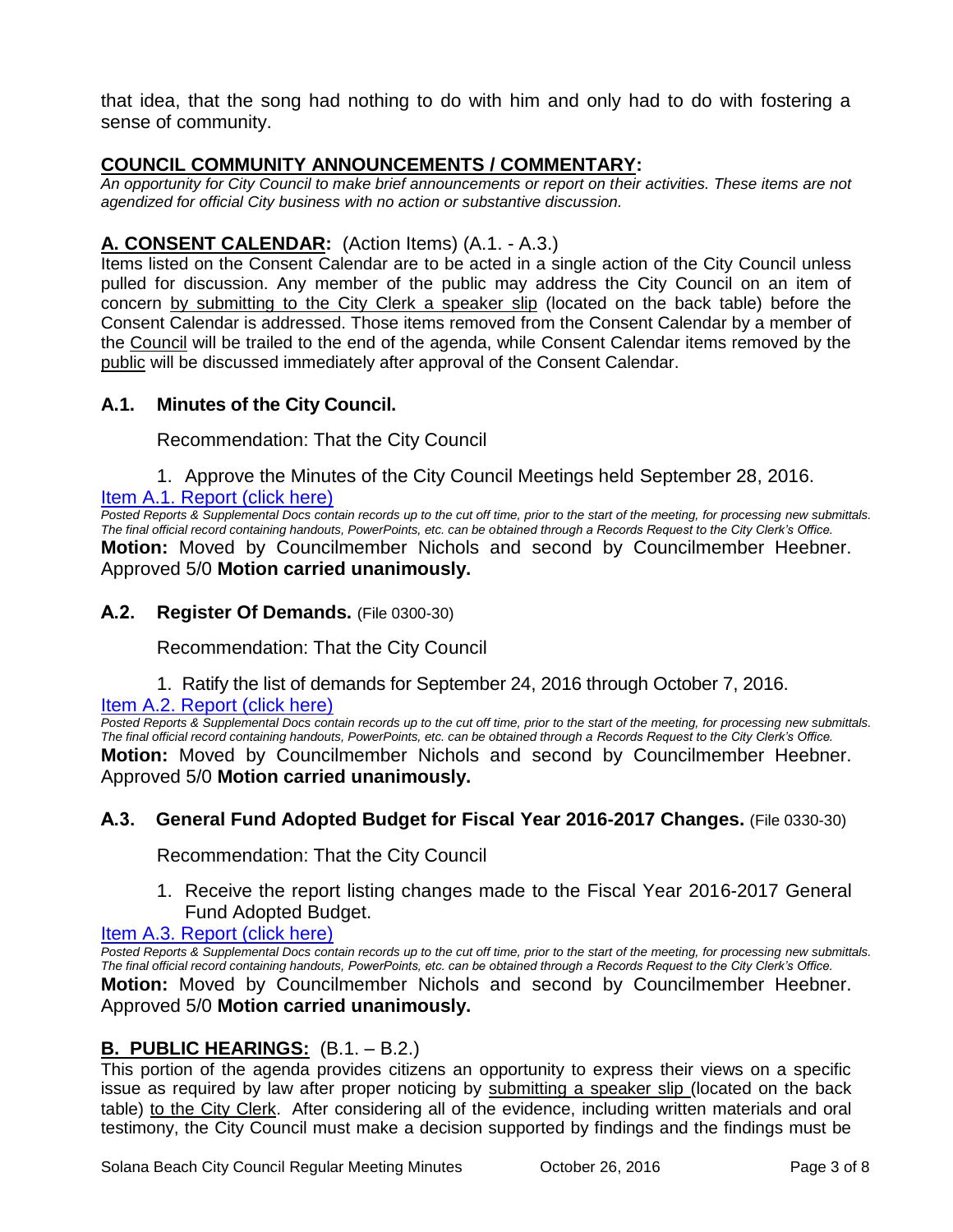supported by substantial evidence in the record. An applicant or designees for a private development/business project, for which the public hearing is being held, is allotted a total of fifteen minutes to speak, as per SBMC 2.04.210. A portion of the fifteen minutes may be saved to respond to those who speak in opposition. All other speakers have three minutes each. Please be aware of the timer light on the Council Dais.

#### **B.1. Introduce (1st Reading) Ordinance 471 – Building and Fire Code Updates.** (File 0800-90)

Recommendation: That the City Council

- 1. Conduct the Public Hearing: Open the public hearing, Report Council disclosures, Receive public testimony, Close the public hearing.
- 2. Find the project categorically exempt from CEQA under Section 15061(b)(3) of the CEQA Guidelines.
- 3. Introduce **Ordinance 471** (1<sup>st</sup> Reading) approving the proposed Building and Fire Code updates, with a local amendment to prohibit the sale and/or use of sky lanterns.

[Item B.1. Report \(click here\)](https://solanabeach.govoffice3.com/vertical/Sites/%7B840804C2-F869-4904-9AE3-720581350CE7%7D/uploads/Item_B.1._Report_(click_here)_-10-26-16.PDF)

*Posted Reports & Supplemental Docs contain records up to the cut off time, prior to the start of the meeting, for processing new submittals. The final official record containing handouts, PowerPoints, etc. can be obtained through a Records Request to the City Clerk's Office.*

Mayor Zito opened the public hearing.

Greg Wade, City Manager, introduced the item.

Bill Chopyk, Community Development Dir., presented PowerPoint (on file)

**Motion:** Moved by Councilmember Heebner and second by Deputy Mayor Zahn to close the public hearing. **Approved 5/0 Motion carried unanimously.**

**Motion:** Moved by Councilmember Heebner and second by Deputy Mayor Zahn. **Approved 5/0 Motion carried unanimously.**

#### **B.2. Introduce (1st Reading) Ordinance 470 – Providing Regulations Concerning Accessory Dwelling Units in Residential Zones.** (File 0610-10)

Recommendation: That the City Council

- 1. Conduct the Public Hearing: Open the public hearing, Report Council disclosures, Receive public testimony, Close the public hearing.
- 2. Find the project exempt from the California Environmental Quality Act pursuant to Section 15303 and Section 15061(b)(3) of the State CEQA Guidelines; and
- 3. Introduce **Ordinance 470** regulating the development of accessory dwelling units.

[Item B.2. Report \(click here\)](https://solanabeach.govoffice3.com/vertical/Sites/%7B840804C2-F869-4904-9AE3-720581350CE7%7D/uploads/Item_B.2._Report_(click_here)_-10-26-16.PDF)

*Posted Reports & Supplemental Docs contain records up to the cut off time, prior to the start of the meeting, for processing new submittals. The final official record containing handouts, PowerPoints, etc. can be obtained through a Records Request to the City Clerk's Office.*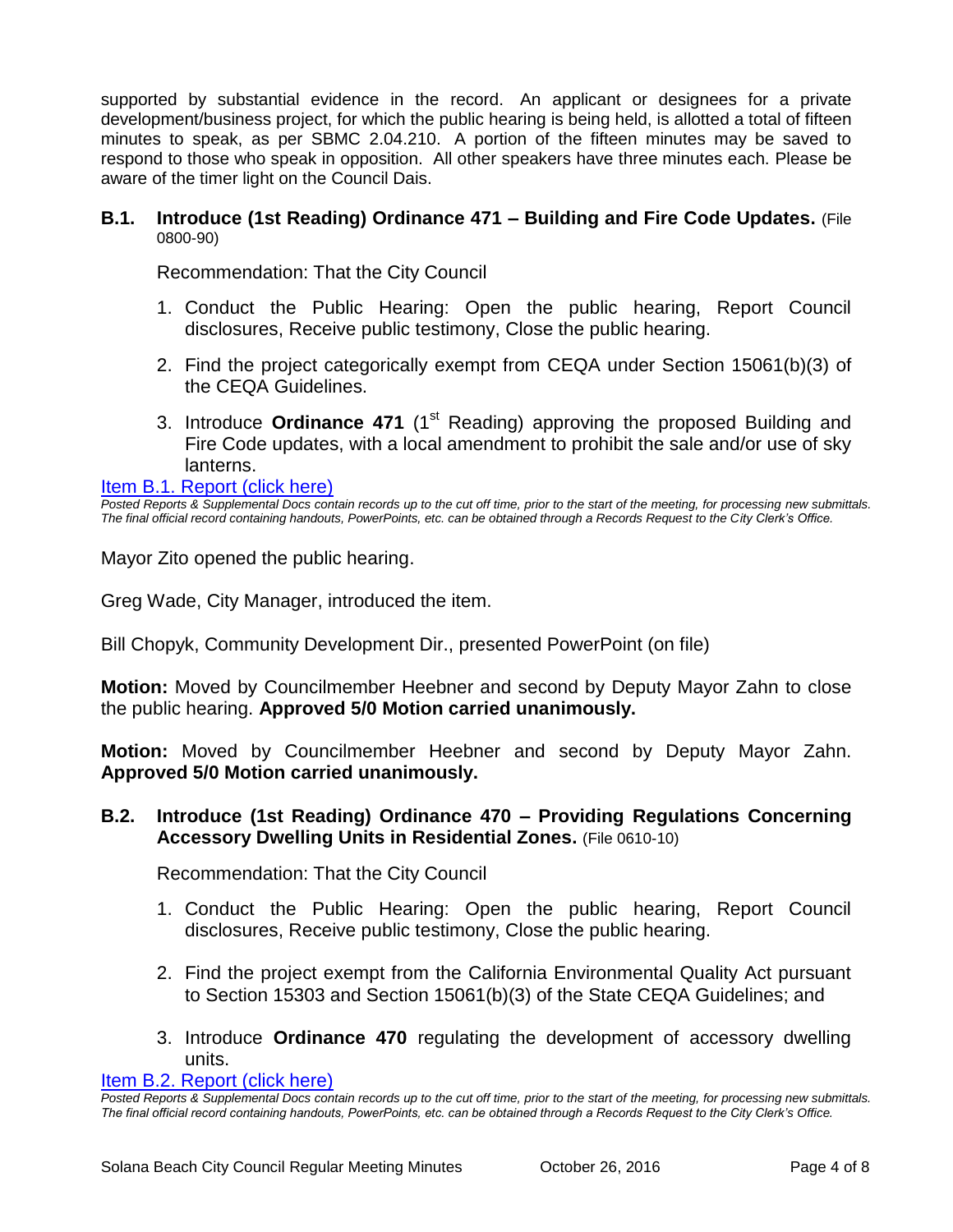Mayor Zito opened the public hearing.

Greg Wade, City Manager, introduced the item.

Bill Chopyk, Community Development Dir., PowerPoint (on file).

Council and Staff discussed that storm water was covered in another section of the code that would kick in once impermeable surface was added or storm water issues were identified, which would cause the City to meet all permits with the Board, that storm water permits did not trigger discretionary permits so those code sections would still need to be met, and how reducing development standards would be determined and that it would kick in under discretionary to respond to existing affordable housing unit requirements which would more likely be through a development review permit process.

Council and Staff discussed whether 16 ft. height limit was consistent with normal building permit and it was an adequate height, that it was state law to set a height limit, that applicants could choose to exceed the 16 ft. and kick in a different permit process, and that currently most people could participate because there was always an option to provide for an ADU in their existing home by partitioning a separate entrance and exit for that unit.

Council and Staff continued discussion regarding that fact that if one wanted to build something higher than 16 ft. they would have to go through the structure development permit process, that since Council had approved one higher in the past why they would not consider making the height restriction 22 ft. for a unit over a garage, that state law required the City to establish a height that was easily approved and that anything above that would require a different approval process.

Councilmember Marshall stated that it seemed to force people to go through a stricter process to obtain a more normal ceiling height, that 8 ft. did not seem high enough and that it should be higher.

Johanna Canlas, City Attorney, said that the City had to identify a process that allowed residences to convert a portion of their singe family residence to an ADU today without having to go to through the discretionary process, and that each project is evaluated on its own merit.

Greg Wade, City Manager, said that most ALU's that had been approved had been single story and had not been above the garage, so had not exceeded 16 ft., that it someone wanted to go to a second story and it exceeded 16 ft. it would trigger a site development review permit process.

Councilmember Marshall stated that the spirit of Governor Brown's bill was to make it easier to increase the housing stock, that this would allow a short ceiling of 8 ft. and create something ugly rather than a vaulted ceiling.

Mayor Zito said that the City not yet have the approval of a coastal plan and wondered if that meant that coastal commission was subject to this law and that it would be added to the mix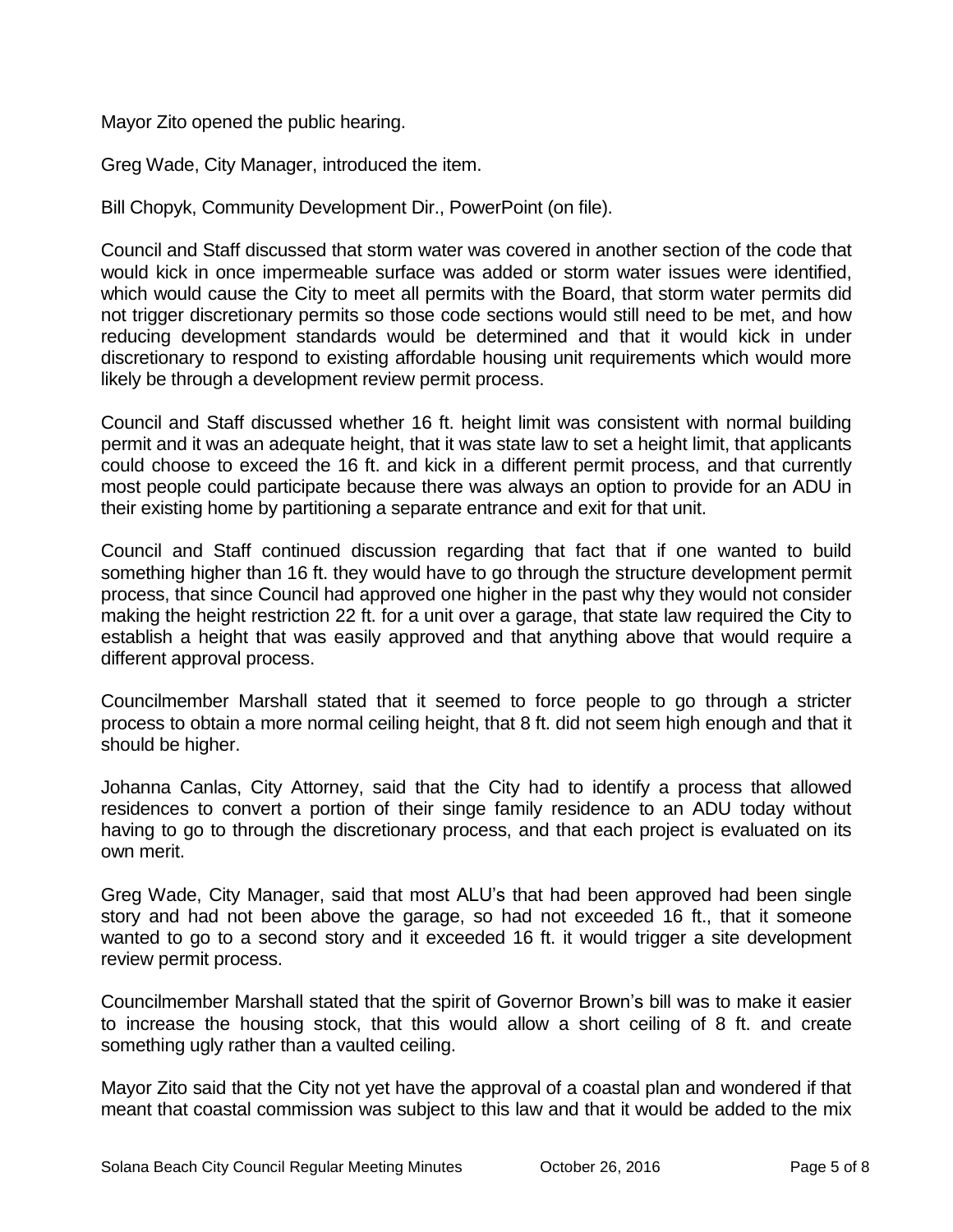of the 120 days' timeline that they were tied to.

Johanna Canlas, City Attorney, said that applicants would usually need to receive their coastal commission exemption before they apply for the building permit and the 120 days would not kick in and that the state law said that the local law needed to establish a ministerial process.

Council and Staff discussed that the 16 ft. height limit restriction came from the view assessment ordinance, that it did not restrict anyone from building over 16ft., that the purpose of the view assessment ordinance was to protect views and encourage private property owners to work together before having to have a commission rule on their conflicts, that this was trying to protect rights of home owners through another process, to balance the value of both rights, that there was more than one process for them to pick from, and that the property owner needed to evaluate what worked for them.

Discussion continued regarding that when one went through his ministerial process and built something under 16 ft. then the view assessment was not triggered because it was under the threshold, that it was not the lowest that the city could use as a trigger but it was kept at this time as is.

**Motion:** Moved by Councilmember Marshall and second by Councilmember Heebner to close the public hearing. **Approved 5/0 Motion carried unanimously.**

Councilmember Marshall said that the one issue she had with it now was that 4.(l) was overly restrictive, for example if she owned a home and built an ALU and rented it out to a single person, and her husband was transferred out of state for three years but they would want to return, and that in the meantime she would need to rent out the main house but would be restricted from doing so and could only do so if she evicted her tenant in the ALU in order to rent out the main house.

Johanna Canlas, City Attorney, stated that this provision had existed for 16 years in the code, like the size with ADU it was kept in line with the state; it was a protection with the neighborhood if they had any issues with the tenants.

Councilmember Marshall said that she felt that it was seemed discriminatory towards renters and that it did not help encourage affordable housing.

Johanna Canlas, City Attorney, stated that the rental of the property is a private agreement so the property owner and the tenant may have their own private arrangements, that she was just explaining what was discussed back when the regulation was originally established.

Mayor Zito said that this section was in the code for 16 years and there had not been a complaint about it in that time, that without such a clause an owner could potentially have 2 Airbnb's on their property instead of just one.

Deputy Mayor Zahn had been some issues with rentals like Airbnb in the area and that those situations could only get worse so he was agreed with keeping the provision.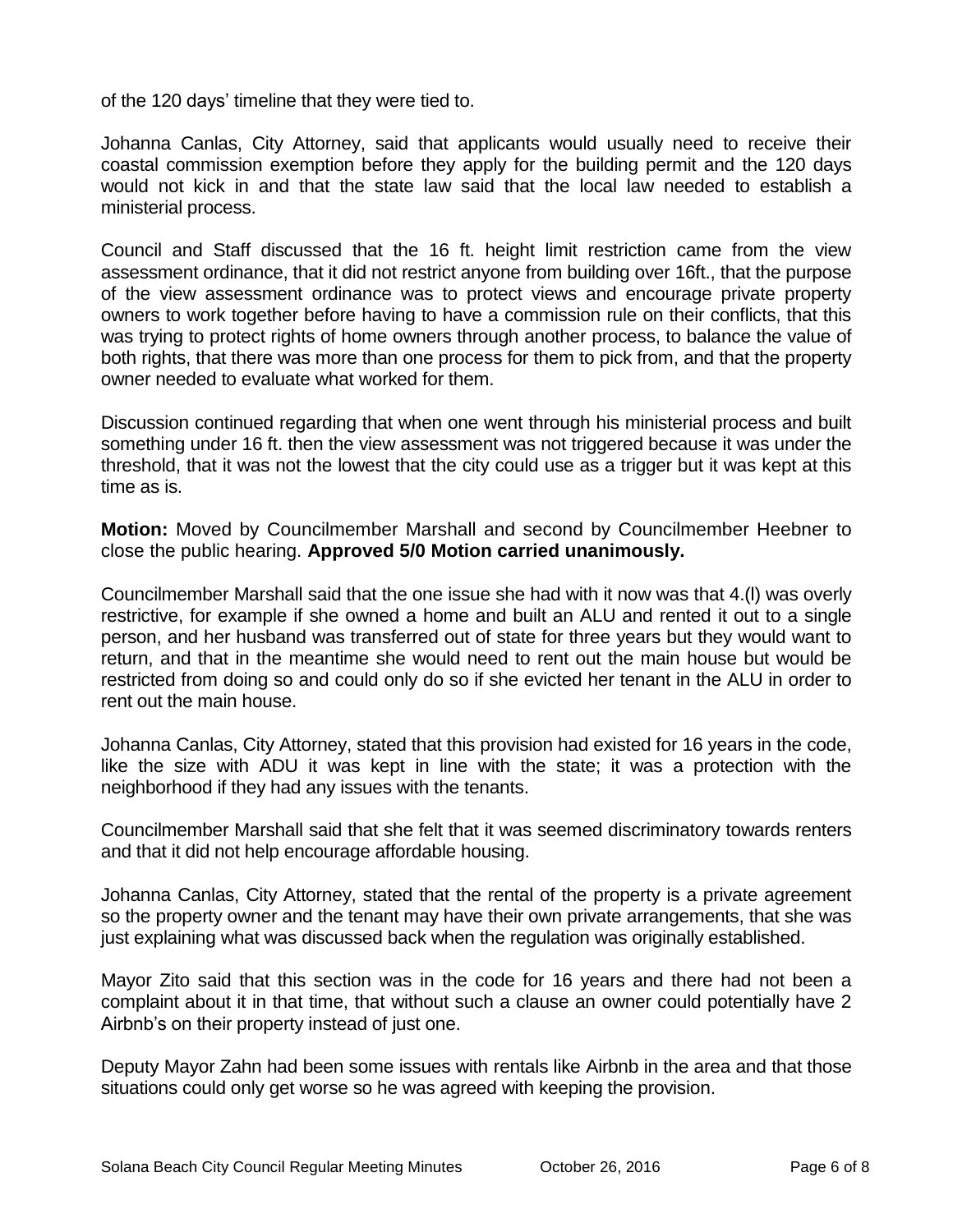Councilmember Marshall said that she would never rent our her house to Airbnb but would get stable family with kids who wanted to go to school in Solana Beach and a stable professional for the other rental, and maybe could consider to add that it would have to a long term renter of six months or a year.

Councilmember Heebner said that she was supportive or the ordinance as it was written and that subsection L that the owner can include the lessee of the front of the main dwelling unit so they could be the holder of the lease of the ADU.

**Motion:** Moved by Councilmember Nichols and second by Deputy Mayor Zahn. **Approved 4/0/1** (Noes: Councilmember Marshall) **Motion carried.**

# **C. STAFF REPORTS**: (C.1. - C.2.)

*Submit speaker slips to the City Clerk.*

# **C.1. La Colonia Park & Community Center Improvement Project Update.** (File 0720-15)

Recommendation: That the City Council

1. Receive this report and provide direction on the proposed Tenant Improvement Project of the La Colonia Community Center and on the use of the projected Fiscal Year 2015-16 budget surplus.

[Item C.1. Report \(click here\)](https://solanabeach.govoffice3.com/vertical/Sites/%7B840804C2-F869-4904-9AE3-720581350CE7%7D/uploads/Item_C.1._Report_(click_here)_-10-26-16.PDF)

[C.1. Supplemental Documents -](https://solanabeach.govoffice3.com/vertical/Sites/%7B840804C2-F869-4904-9AE3-720581350CE7%7D/uploads/C.1._Supplemental_Documents_-_R_10-26-16_.pdf) R

*Posted Reports & Supplemental Docs contain records up to the cut off time, prior to the start of the meeting, for processing new submittals. The final official record containing handouts, PowerPoints, etc. can be obtained through a Records Request to the City Clerk's Office.*

Greg Wade, City Manager, PowerPoint (on file)

Kelly Harless said that she hoped that Council would approve proceeding with it, that her son needed a place to skate so he and others were not skating on other parts of the parks.

Linda Swindell stated that she thanked the Council on behalf of the Parks and Recreation Commission and asked that they direct surplus funds towards the project, that there was a lot of community support and interest at the event for this project, the community was supportive to donate towards the cost, and asked the city to keep the Parks and Recreation Commission alerted to what was going on with the project and any other related items to parks in the city,

Council and Staff discussion ensued regarding a total cost to complete the internal improvements as well as the skate park including some additional grading adjustment costs would total approximately \$450,000 which did not include the basketball court, and how to apply some of the surplus funds to this project.

**Motion: Moved by Councilmember Heebner and second by Councilmember Nichols. Approved 5/0** to direct Staff to proceed with designating \$300,000 from the General Fund to the CIP Fund and establish a reserve for that amount in the City CIP fund, approving a budget amendment to the 2016 budget to record the transfer and establishment of the reserve. Funds would be established in a reserve named La Colonia Master Plan – Skate Park and sub-designation for Skate Park. **Motion carried unanimously.**